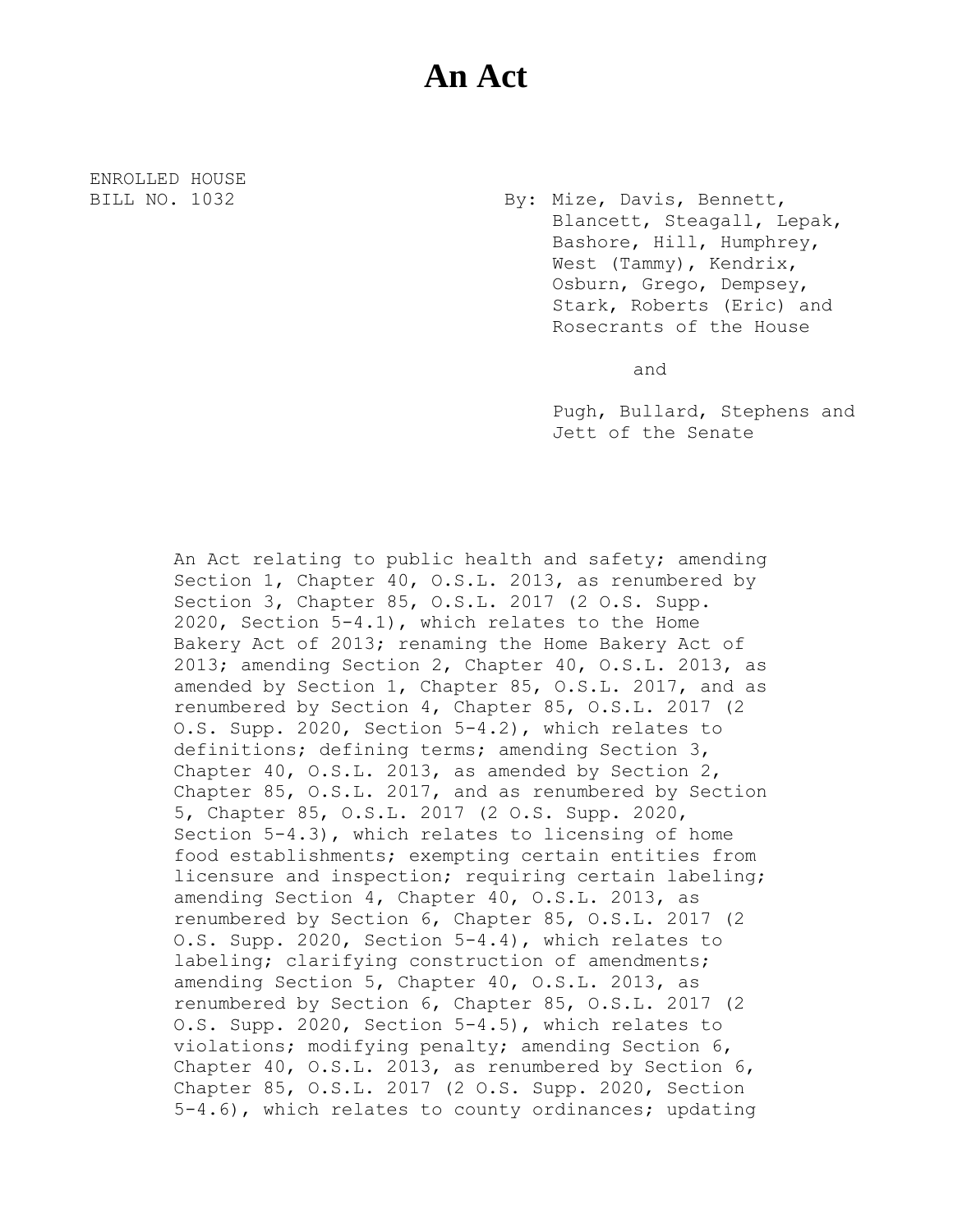term; prohibiting certain impediments and restrictions; amending Section 2, Chapter 20, O.S.L. 2013 (63 O.S. Supp. 2020, Section 1-1331), which relates to regulation of beekeepers; updating exemption reference; allowing for distribution; and providing an effective date.

SUBJECT: Public health and safety

BE IT ENACTED BY THE PEOPLE OF THE STATE OF OKLAHOMA:

SECTION 1. AMENDATORY Section 1, Chapter 40, O.S.L. 2013, as renumbered by Section 3, Chapter 85, O.S.L. 2017 (2 O.S. Supp. 2020, Section 5-4.1), is amended to read as follows:

Section 5-4.1 This act shall be known and may be cited as the "Home Bakery Act of 2013 Homemade Food Freedom Act".

SECTION 2. AMENDATORY Section 2, Chapter 40, O.S.L. 2013, as amended by Section 1, Chapter 85, O.S.L. 2017, and as renumbered by Section 4, Chapter 85, O.S.L. 2017 (2 O.S. Supp. 2020, Section 5-4.2), is amended to read as follows:

Section 5-4.2 As used in the Home Bakery Act of 2013 Homemade Food Freedom Act:

1. "Home food establishment" shall mean a business on the premises of a residence in which prepared homemade food is products are created for sale or resale at farmers markets, on site, at cooperatives, through membership-based buying clubs or for delivery, if the business has gross annual sales of prepared food of less than Twenty Thousand Dollars (\$20,000.00) Seventy-five Thousand Dollars (\$75,000.00). Gross annual sales includes all sales of prepared food produced by the business at any location; and

2. "Prepared food" shall mean any baked goods except for products that contain meat products or fresh fruit "Delivered" shall mean transferred to the customer, either immediately upon sale or at a time thereafter;

3. "Homemade food product" shall mean food, including a beverage, which is produced and, if packaged, packaged at a residence; provided, however, homemade food product shall not mean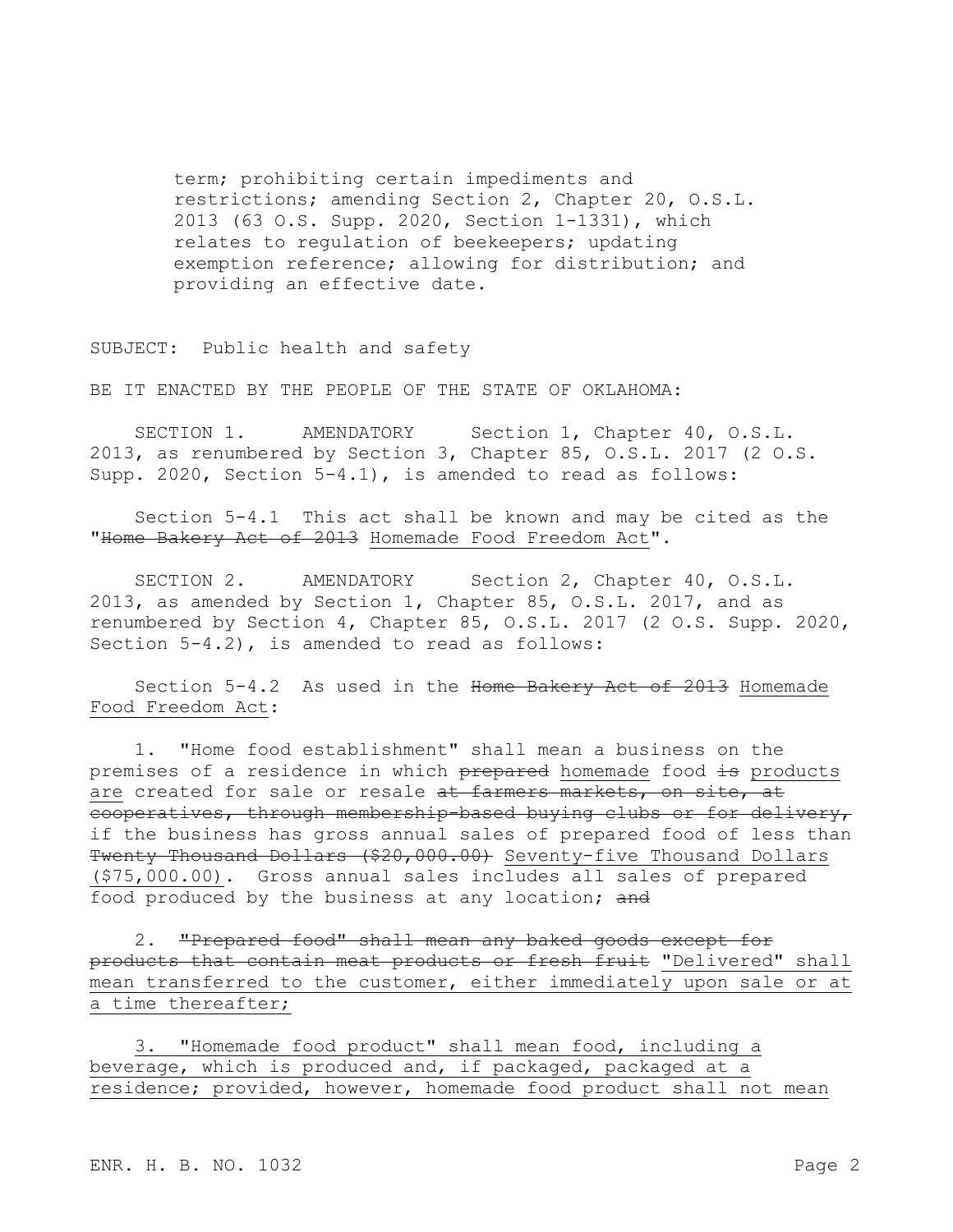alcoholic beverages or unpasteurized milk or cannabis or marijuana products;

4. "Non-time- or -temperature-controlled for safety" shall mean food that does not require time or temperature control for safety to limit the rapid and progressive growth of infectious or toxigenic microorganisms, including foods that have a pH level of four and six-tenths (4.6) or below or a water activity (aw) value of eightyfive one-hundredths (0.85) or less;

5. "Time- or temperature-controlled for safety" shall mean a food that requires time or temperature control for safety to limit infectious or toxigenic microorganisms and is in a form capable of supporting rapid and progressive growth of infectious or toxigenic microorganisms; provided, however, time- or temperature-controlled for safety shall not include foods that have a pH level of four and six-tenths (4.6) or below or a water activity (aw) value of eightyfive one-hundredths (0.85) or less;

6. "Produce" shall mean to prepare a food product by cooking, baking, drying, mixing, cutting, canning, fermenting, preserving, dehydrating, growing, raising or other process; and

7. "Producer" shall mean the person who produces a homemade food product in a home food establishment.

SECTION 3. AMENDATORY Section 3, Chapter 40, O.S.L. 2013, as amended by Section 2, Chapter 85, O.S.L. 2017, and as renumbered by Section 5, Chapter 85, O.S.L. 2017 (2 O.S. Supp. 2020, Section 5-4.3), is amended to read as follows:

Section 5-4.3 A. A home food establishment may sell prepared food on site, by delivery, at a farmers market, through a cooperative, or through a membership-based buying club. The Oklahoma Department of Agriculture, Food, and Forestry may promulgate rules to allow sales at other locations or by other means.

B. A home food establishment The production and sale of homemade food products that meet the following conditions shall be exempt from the all licensing and other requirements of the State Department of Health and the Oklahoma Department of Agriculture, Food, and Forestry: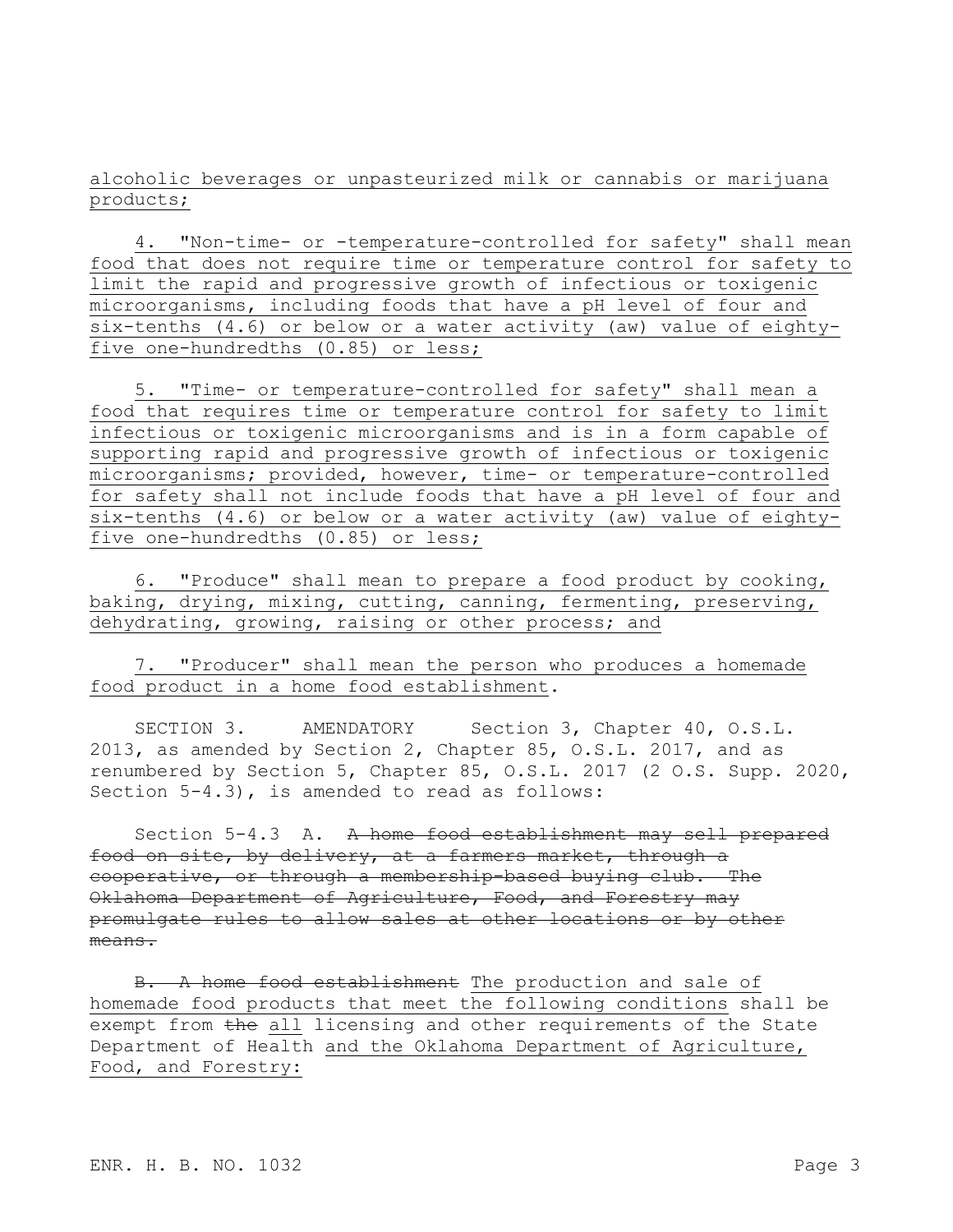1. Non-time- or -temperature-controlled-for-safety homemade food products shall be sold:

- a. by the producer directly to the consumer, either in person or by remote means, including, but not limited to, the Internet or telephone, or
- b. by a producer's designated agent or a third-party vendor, such as a retail or grocery store, farm, farm stand, farmers market, membership-based buying club, craft fair or flea market, to the consumer; provided, the third-party vendor displays a placard where homemade food products are displayed for sale with the following disclosure: "This product was produced in a private residence that is exempt from government licensing and inspection. This product may contain allergens.";

2. Non-time- or -temperature-controlled-for-safety homemade food products shall be delivered:

- a. by the producer or producer's designated agent directly to the consumer or third-party vendor, or
- b. by a third-party vendor or a third-party carrier, such as a parcel delivery service, to the consumer or a third-party vendor;

3. Time- or temperature-controlled-for-safety homemade food products shall be sold by the producer directly to the consumer, either in person or by remote means, including, but not limited to, the Internet or telephone;

4. Time- or temperature-controlled-for-safety homemade food products shall be delivered by the producer directly to the consumer;

5. Before a producer produces and sells time- or temperaturecontrolled-for-safety homemade food products, the producer shall complete and pass food safety training from a list of providers, including the ServSafe Food Handler Training, approved by the Oklahoma Department of Agriculture, Food, and Forestry. The food safety training shall be available to complete online and shall not exceed eight (8) hours in length. The Oklahoma Department of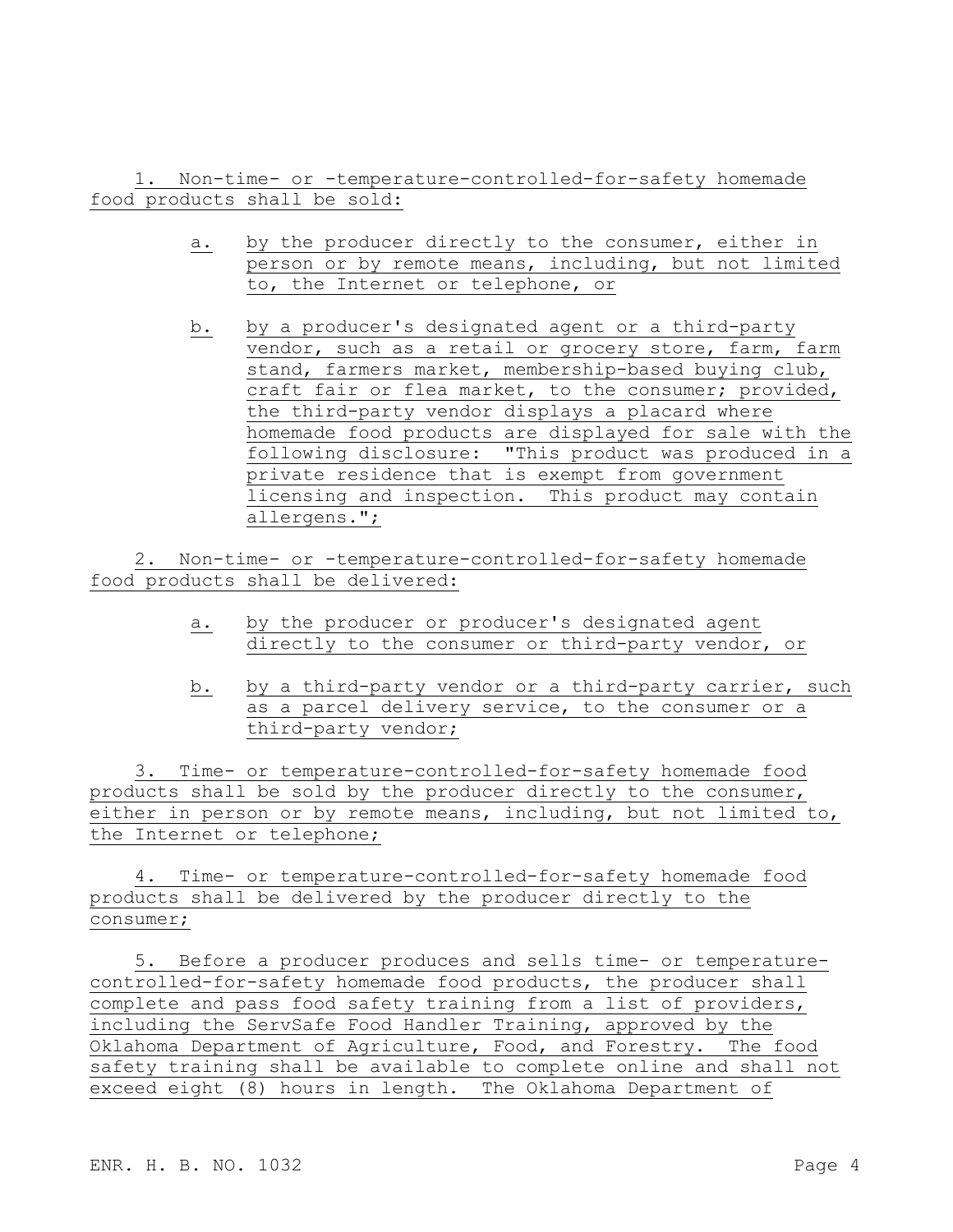Agriculture, Food, and Forestry shall make the list of approved training available on its website by the effective date of this act;

6. The following information shall be provided to the consumer in the format required by subsection B of this section:

- a. the name and phone number of the producer,
- b. the physical address where the product was produced,
- c. a description of the homemade food product,
- d. the ingredients of the homemade food product in descending order of proportion,
- e. a statement indicating the presence of any of the eight most common allergens, including milk, eggs, peanuts, tree nuts, soy and wheat, and
- f. legible print stating, "This product was produced in a private residence that is exempt from government licensing and inspection.";

7. If the homemade food product is packaged and distributed in interstate commerce, it shall also be sold and labeled in accordance with federal law; and

8. Homemade food products shall not contain seafood or meat, meat by-products or meat food products as defined by Section 301.2 of Title 9 of the Code of Federal Regulations or poultry, poultry products or poultry food products as defined for purposes of the federal Poultry Products Inspection Act.

B. The information required by paragraph 6 of subsection A of this section shall be provided in a legible format of at least 10 point font, in the following manner:

1. On a label affixed to the package if the homemade food product is packaged;

2. On a label affixed to a container, if the homemade food product is offered for sale from a bulk container directly to the consumer;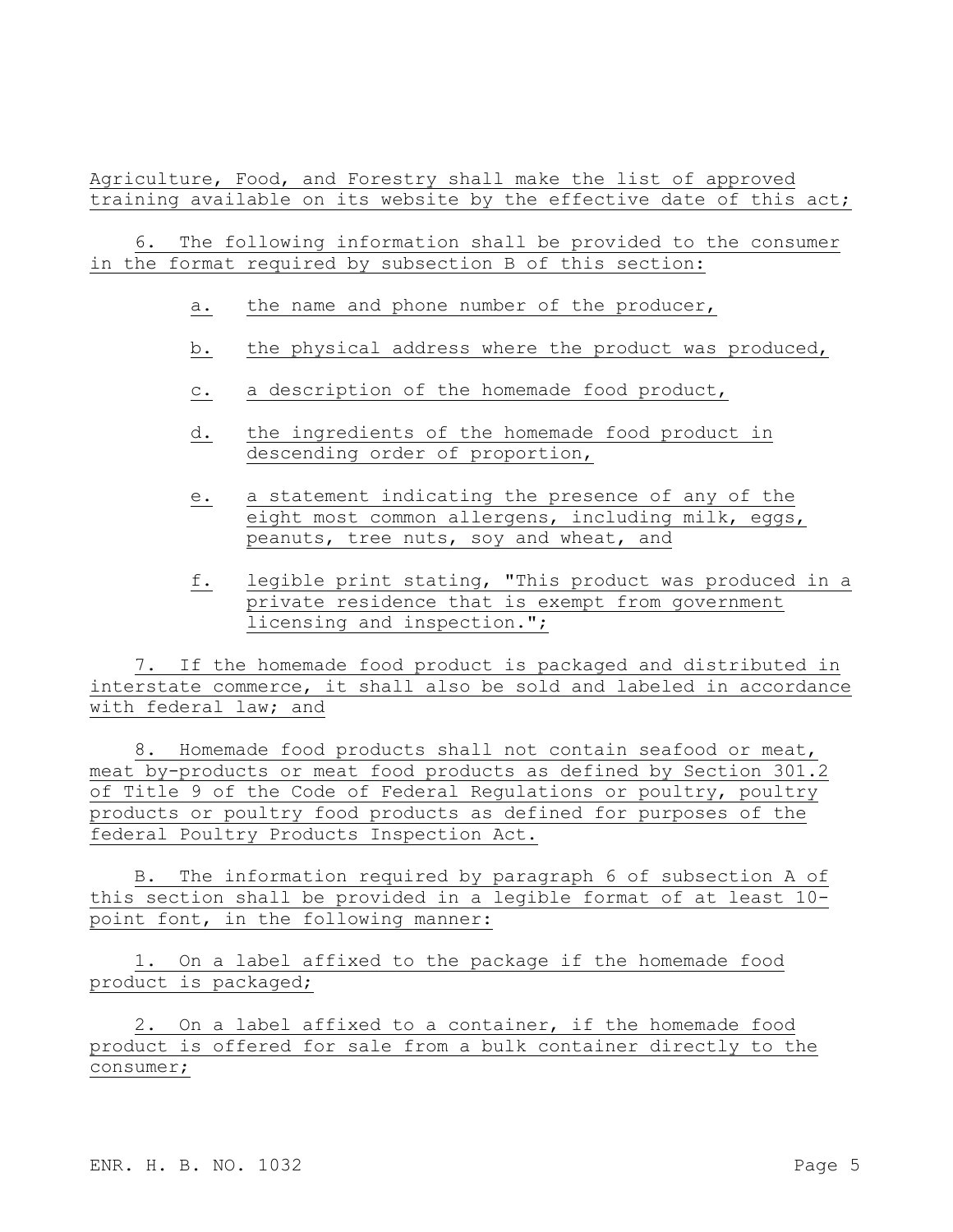3. On a placard displayed at the point of sale, and on a card or other item that is made available to the consumer and is readily carriable if the homemade food product is not packaged; and

4. Displayed on the webpage from which the homemade food product is offered for sale if it is sold on the Internet, provided that each item sold over the Internet shall be properly labeled or shall have a label included in the shipping container.

C. The Oklahoma Department of Agriculture, Food, and Forestry may, upon a consumer complaint, request written documentation to verify the gross annual sales of a home food establishment.

SECTION 4. AMENDATORY Section 4, Chapter 40, O.S.L. 2013, as renumbered by Section 6, Chapter 85, O.S.L. 2017 (2 O.S. Supp. 2020, Section 5-4.4), is amended to read as follows:

Section 5-4.4 A home food establishment that sells prepared food shall affix a label that contains the following information:

1. The name and address of the home food establishment;

2. The name of the prepared food; and

3. The following statement printed in at least 10-point type in a color that provides a clear contrast to the background of the label: "Made in a home food establishment that is not licensed by the State Department of Health." Nothing in the Homemade Food Freedom Act shall be construed to impede the State Department of Health in any investigation of a reported foodborne illness. Upon receipt of a consumer complaint, the Oklahoma Department of Agriculture, Food, and Forestry shall have the authority to request proof of completion of the food safety training, verify a producer's gross sales, and ensure a producer has complied with the act's labeling and delivery requirements. The Oklahoma Department of Agriculture, Food, and Forestry may fine a producer who violates this act in accordance with Section 5-4.5 of this title.

SECTION 5. AMENDATORY Section 5, Chapter 40, O.S.L. 2013, as renumbered by Section 6, Chapter 85, O.S.L. 2017 (2 O.S. Supp. 2020, Section 5-4.5), is amended to read as follows:

Section 5-4.5 Violation of Section 4 of the Home Bakery Act of 2013 Homemade Food Freedom Act shall be a misdemeanor and shall be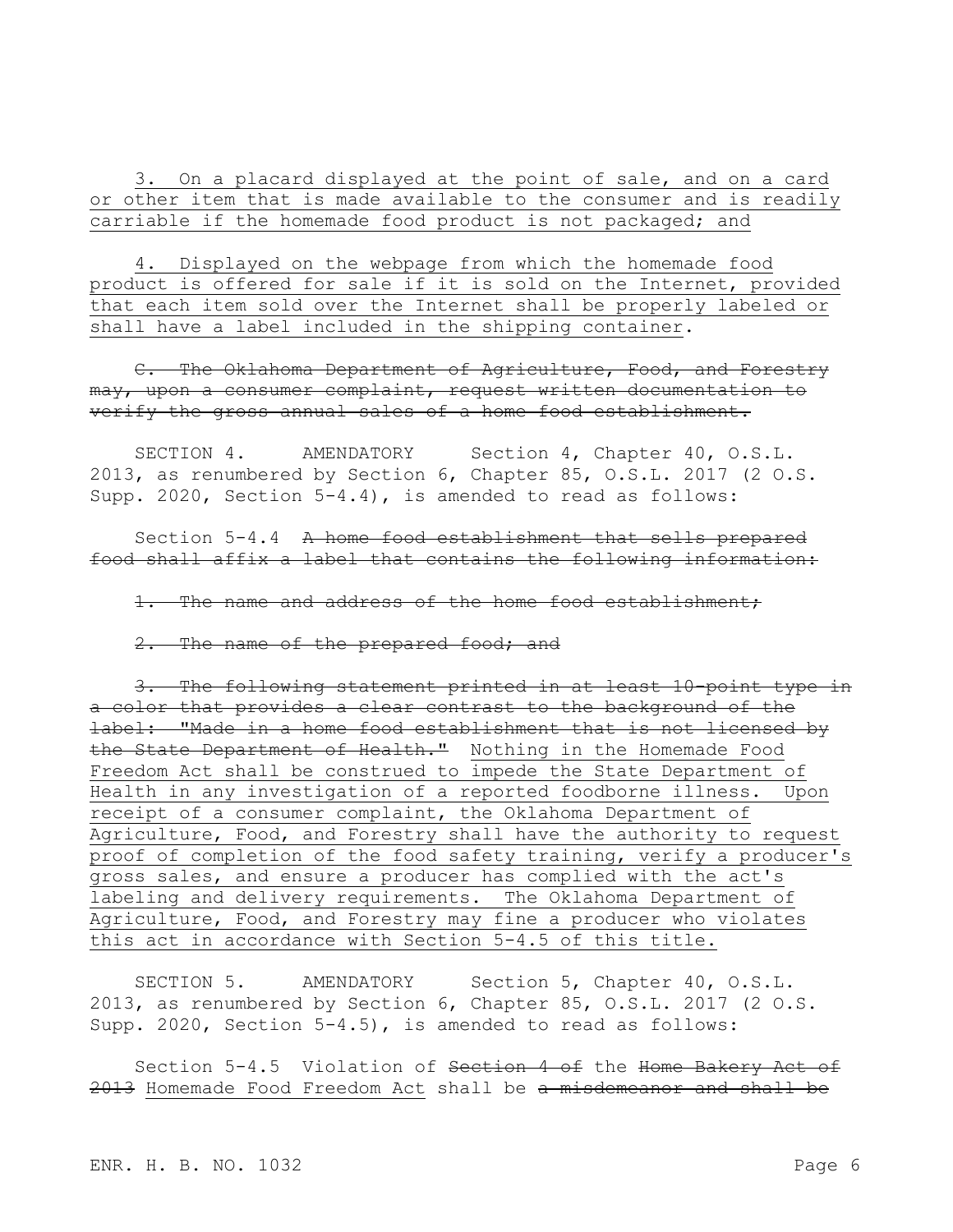punishable by a fine not exceeding One Hundred Dollars (\$100.00) Three Hundred Dollars (\$300.00).

SECTION 6. AMENDATORY Section 6, Chapter 40, O.S.L. 2013, as renumbered by Section 6, Chapter 85, O.S.L. 2017 (2 O.S. Supp. 2020, Section 5-4.6), is amended to read as follows:

Section 5-4.6 Nothing in the Home Bakery Act of 2013 Homemade Food Freedom Act shall be construed to prevent counties from enacting ordinances regulating the operation of home food establishments, provided such ordinances do not conflict with the provisions of the Home Bakery Act of 2013 Homemade Food Freedom Act or impede or restrict the sale of homemade food products in compliance with the law.

SECTION 7. AMENDATORY Section 2, Chapter 20, O.S.L. 2013 (63 O.S. Supp. 2020, Section 1-1331), is amended to read as follows:

Section 1-1331. A. Beekeepers with annual production of less than five hundred (500) gallons who do not qualify for the exemption provided in Section 5-4.3 of Title 2 of the Oklahoma Statutes shall be exempt from regulation and inspection by the State Department of Health for the manufacture, sale, and distribution of honey and honeycomb products in Oklahoma if they meet the following requirements:

1. The beekeeper shall only sell or distribute honey or honeycomb produced from hives located wholly within the State of Oklahoma this state which are owned and managed by the beekeeper;

2. The honey, honeycomb, or combination thereof is raw and not blended with other products or otherwise adulterated. The honey may be in liquid or solid form or a combination of the two;

3. The honey or honeycomb shall  $\theta$ nly be sold in-person or by a designated agent of the beekeeper to the end-use customer, or online by the beekeeper, or distributed in person to the end-use customer at the beekeeper's home, farmer's markets, roadside stands, county fairs, or similar events; by the beekeeper or members of the beekeeper's immediate family by an employee of the beekeeper, or distributed by a carrier, such as a parcel delivery service, to the end-use customer or to a vendor or retail establishment for resale; and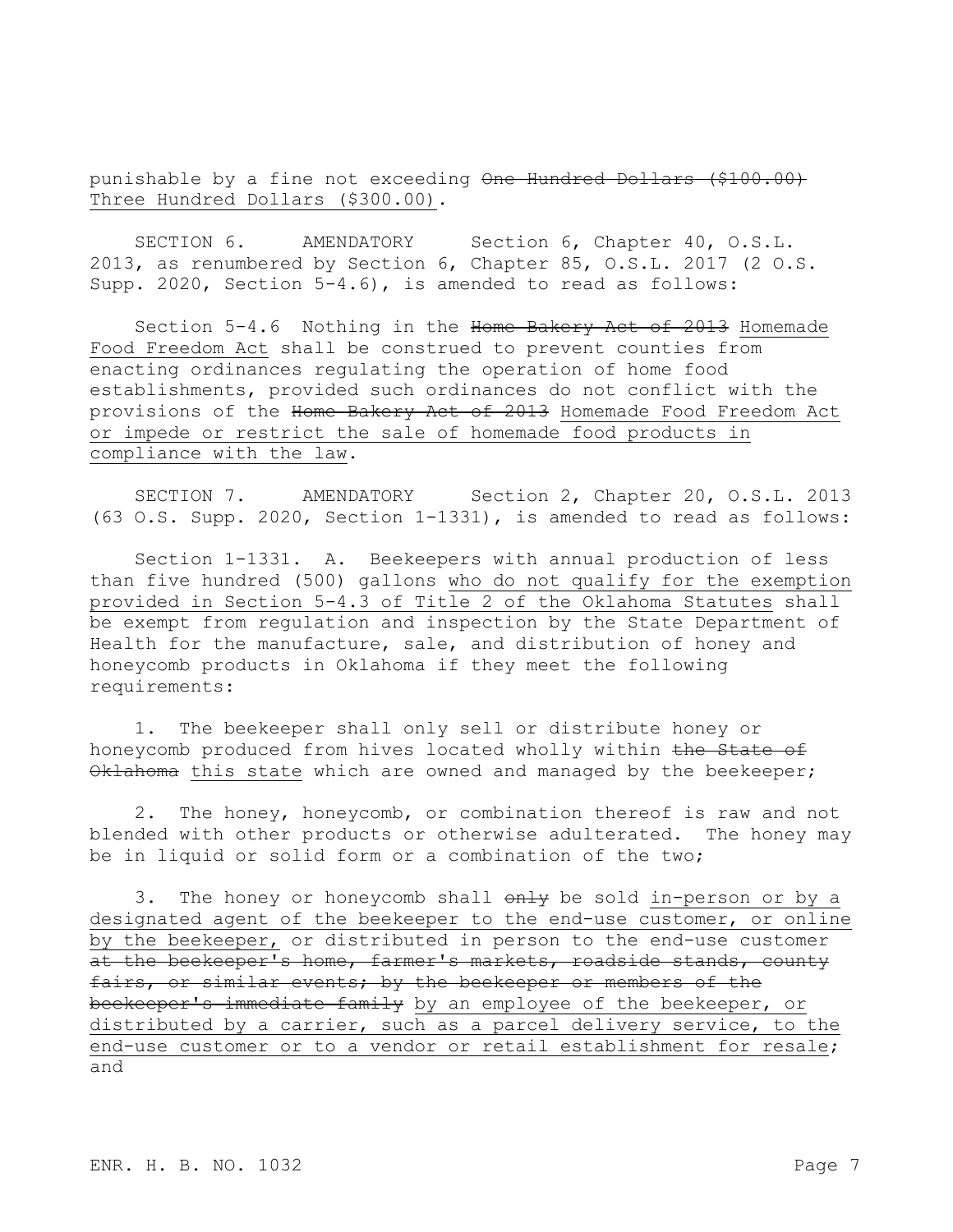4. Honey products shall be labeled with the common food product name, net weight of the honey, the beekeeper's name, current ten (10) digit phone number, an address where the honey or honeycomb was produced, and shall include the statement, "Bottled or packaged in a facility not inspected by the Oklahoma Department of Health." The statement shall be in 10-point type or greater in a color that provides clear contrast to the background label.

B. No county, municipal corporation, consolidated government, or political subdivision of this state shall adopt or continue in effect any ordinance, rule, regulation, or resolution prohibiting, impeding, or restricting honey sales or distribution in compliance with this law.

SECTION 8. This act shall become effective November 1, 2021.